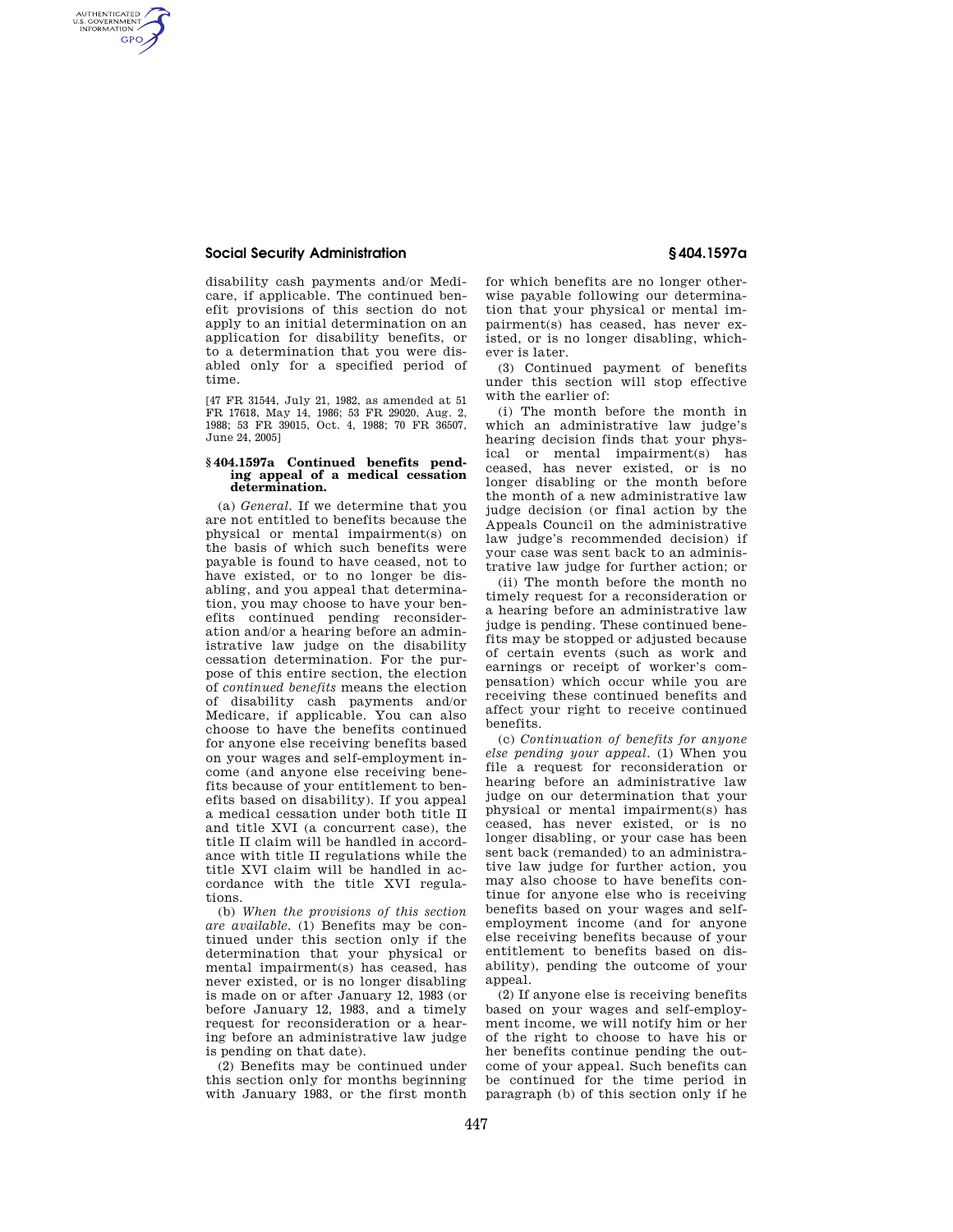or she chooses to have benefits continued and you also choose to have his or her benefits continued.

(d) *Statement of choice.* When you or another party request reconsideration under §404.908(a) or a hearing before an administrative law §404.932(a) on our determination that your physical or mental impairment(s) has ceased, has never existed, or is no longer disabling, or if your case is sent back (remanded) to an administrative law judge for further action, we will explain your right to receive continued benefits and ask you to complete a statement specifying which benefits you wish to have continued pending the outcome of the reconsideration or hearing before an administrative law judge. You may elect to receive only Medicare benefits during appeal even if you do not want to receive continued disability benefits. If anyone else is receiving benefits based on your wages and self-employment income (or because of your entitlement to benefits based on disability), we will ask you to complete a statement specifying which benefits you wish to have continued for them, pending the outcome of the request for reconsideration or hearing before an administrative law judge. If you request appeal but you do not want to receive continued benefits, we will ask you to complete a statement declining continued benefits indicating that you do not want to have your benefits and those of your family, if any, continued during the appeal.

(e) *Your spouse's or children's statement of choice.* If you request, in accordance with paragraph (d) of this section, that benefits also be continued for anyone who had been receiving benefits based on your wages and self-employment, we will send them a written notice. The notice will explain their rights and ask them to complete a statement either declining continued benefits, or specifying which benefits they wish to have continued, pending the outcome of the request for reconsideration or a hearing before an administrative law judge.

(f) *What you must do to receive continued benefits pending notice of our reconsideration determination.* (1) If you want to receive continued benefits pending the outcome of your request for recon-

# **§ 404.1597a 20 CFR Ch. III (4–1–10 Edition)**

sideration, you must request reconsideration and continuation of benefits no later than 10 days after the date you receive the notice of our initial determination that your physical or mental impairment(s) has ceased, has never existed, or is no longer disabling. Reconsideration must be requested as provided in §404.909, and you must request continued benefits using a statement in accordance with paragraph (d) of this section.

(2) If you fail to request reconsideration and continued benefits within the 10-day period required by paragraph  $(f)(1)$  of this section, but later ask that we continue your benefits pending a reconsidered determination, we will use the rules in §404.911 to determine whether good cause exists for your failing to request benefit continuation within 10 days after receipt of the notice of the initial cessation determination. If you request continued benefits after the 10-day period, we will consider the request to be timely and will pay continued benefits only if good cause for delay is established.

(g) *What you must do to receive continued benefits pending an administrative law judge's decision.* (1) To receive continued benefits pending an administrative law judge's decision on our reconsideration determination, you must request a hearing and continuation of benefits no later than 10 days after the date you receive the notice of our reconsideration determination that your physical or mental impairment(s) has ceased, has never existed, or is no longer disabling. A hearing must be requested as provided in §404.933, and you must request continued benefits using a statement in accordance with paragraph (d) of this section.

(2) If you request continued benefits pending an administrative law judge's decision but did not request continued benefits while we were reconsidering the initial cessation determination, your benefits will begin effective the month of the reconsideration determination.

(3) If you fail to request continued payment of benefits within the 10-day period required by paragraph  $(g)(1)$  of this section, but you later ask that we continue your benefits pending an administrative law judge's decision on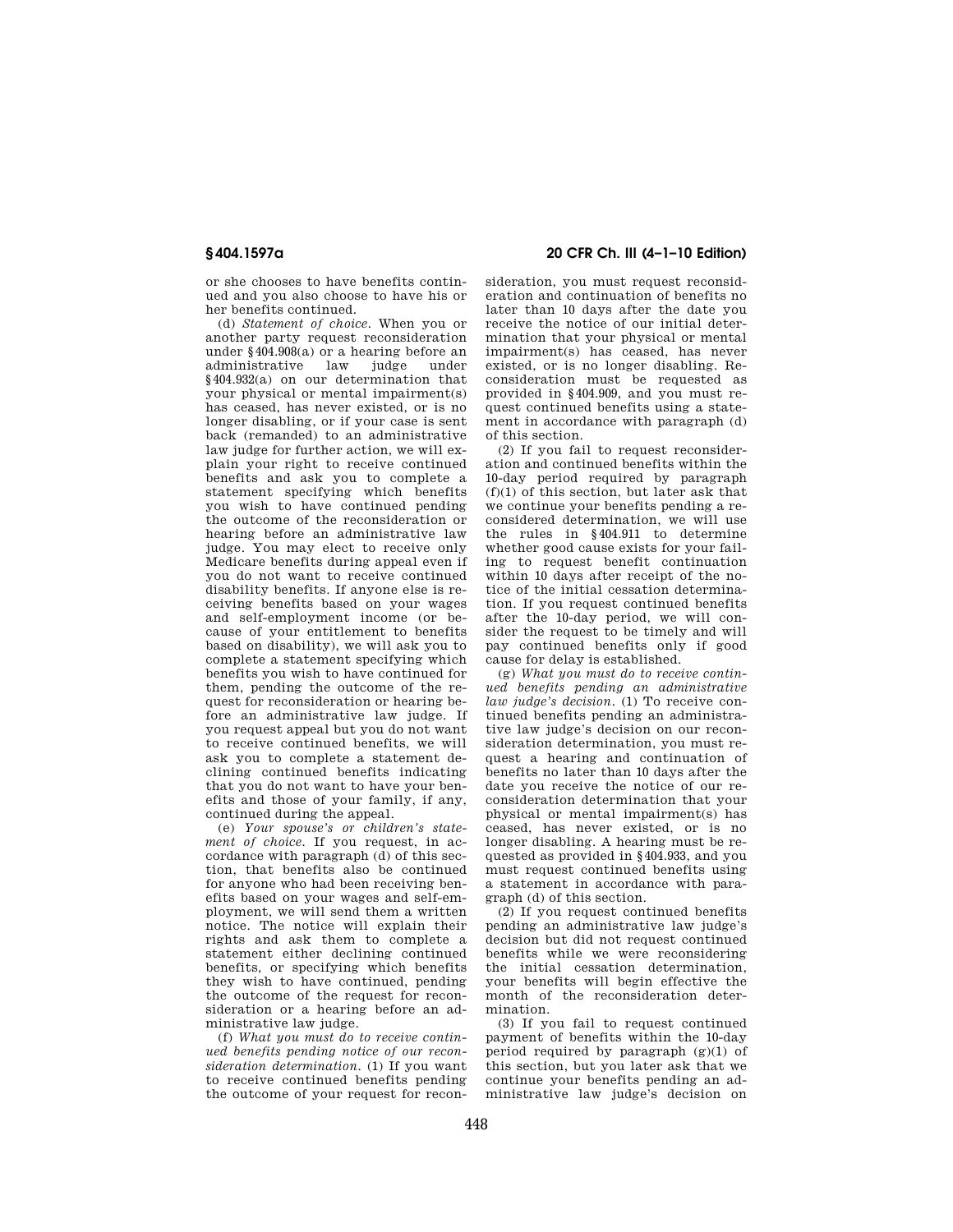## **Social Security Administration § 404.1597a**

our reconsidered determination, we will use the rules as provided in §404.911 to determine whether good cause exists for your failing to request benefit continuation within 10 days after receipt of the reconsideration determination. If you request continued benefits after the 10-day period, we will consider the request to be timely and will pay continued benefits only if good cause for delay is established.

(h) *What anyone else must do to receive continued benefits pending our reconsideration determination or an administrative law judge's decision.* (1) When you or another party (see §§404.908(a) and 404.932(a)) request a reconsideration or a hearing before an administrative law judge on our medical cessation determination or when your case is sent back (remanded) to an administrative law judge for further action, you may choose to have benefits continue for anyone else who is receiving benefits based on your wages and self-employment income. An eligible individual must also choose whether or not to have his or her benefits continue pending your appeal by completing a separate statement of election as described in paragraph (e) of this section.

(2) He or she must request continuation of benefits no later than 10 days after the date he or she receives notice of termination of benefits. He or she will then receive continued benefits beginning with the later of January 1983, or the first month for which benefits are no longer otherwise payable following our initial or reconsideration determination that your physical or mental impairment(s) has ceased, has never existed, or is no longer disabling. Continued benefits will continue until the earlier of:

(i) The month before the month in which an administrative law judge's hearing decision finds that your physical or mental impairment(s) has ceased, has never existed, or is no longer disabling or the month before the month of the new administrative law judge decision (or final action is taken by the Appeals Council on the administrative law judge's recommended decision) if your case was sent back to an administrative law judge for further action; or

(ii) The month before the month no timely request for a reconsideration or a hearing before an administrative law judge is pending. These continued benefits may be stopped or adjusted because of certain events (such as work and earnings or payment of worker's compensation) which occur while an eligible individual is receiving continued benefits and affect his or her right to receive continued benefits.

(3) If he or she fails to request continuation of benefits within the 10-day period required by this paragraph, but requests continuation of benefits at a later date, we will use the rules as provided in §404.911 to determine whether good cause exists for his or her failure to request continuation of benefits within 10 days after receint of the notice of termination of his or her benefits. His or her late request will be considered to be timely and we will pay him or her continued benefits only if good cause for delay is established.

(4) If you choose not to have benefits continued for anyone else who is receiving benefits based on your wages and self-employment income, pending the appeal on our determination, we will not continue benefits to him or her.

(i) *What you must do when your case is remanded to an administrative law judge.*  If we send back (remand) your case to an administrative law judge for further action under the rules provided in §404.977, and the administrative law judge's decision or dismissal order issued on your medical cessation appeal is vacated and is no longer in effect, continued benefits are payable pending a new decision by the administrative law judge or final action is taken by the Appeals Council on the administrative law judge's recommended decision.

(1) If you (and anyone else receiving benefits based on your wages and selfemployment income or because of your disability) previously elected to receive continued benefits pending the administrative law judge's decision, we will automatically start these same continued benefits again. We will send you a notice telling you this, and that you do not have to do anything to have these same benefits continued until the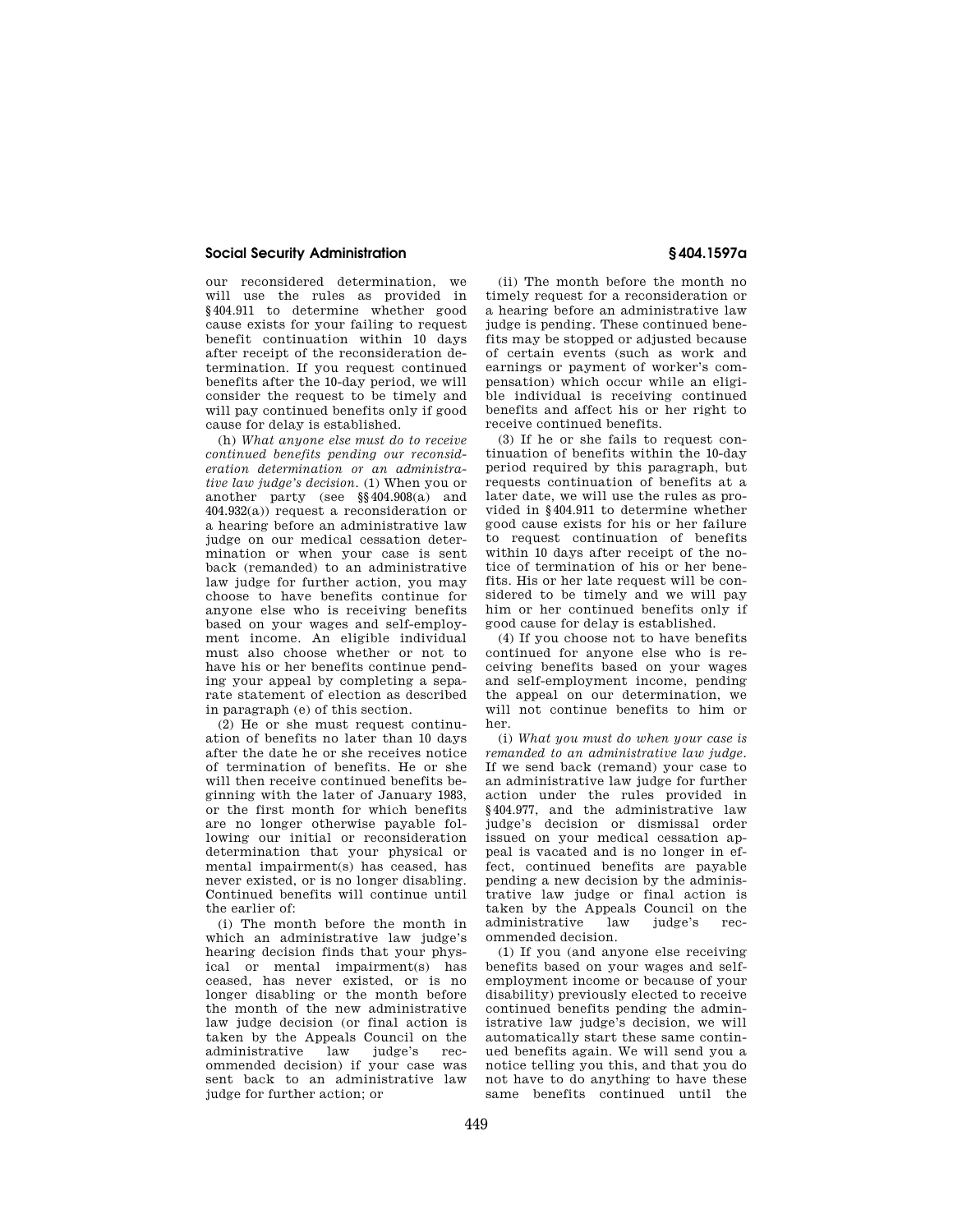month before the month the new decision of order of dismissal is issued by the administrative law judge or until the month before the month the Appeals Council takes final action on the administrative law judge's recommended decision. These benefits will begin again with the first month of nonpayment based on the prior administrative law judge hearing decision or dismissal order. Our notice explaining reinstatement of continued benefits will also tell you to report to us any changes or events that affect your receipt of benefits.

(2) After we automatically reinstate your continued benefits as described in paragraph (h)(1) of this section, we will contact you to determine if any adjustment is required to the amount of continued benefits payable due to events that affect the right to receive benefits involving you, your spouse and/or children. If you have returned to work, we will request additional information about this work activity. If you are working, your continued benefits will not be stopped while your appeal of the medical cessation of disability is still pending unless you have completed a trial work period and are engaging in substantial gainful activity. In this event, we will suspend your continued benefits. If any other changes have occurred which would require a reduction in benefit amounts, or nonpayment of benefits, we will send an advance notice to advise of any adverse change before the adjustment action is taken. The notice will also advise you of the right to explain why these benefits should not be adjusted or stopped. You will also receive a written notice of our determination. The notice will also explain your right to reconsideration if you disagree with this determination.

(3) If the final decision on your appeal of your medical cessation is a favorable one, we will send you a written notice in which we will advise you of your right to benefits, if any, before you engaged in substantial gainful activity and to reentitlement should you stop performing substantial gainful activity. If you disagree with our determination, you will have the right to appeal this decision.

(4) If the final decision on your appeal of your medical cessation is an un-

**§ 404.1597a 20 CFR Ch. III (4–1–10 Edition)** 

favorable one (the cessation is affirmed), you will also be sent a written notice advising you of our determination, and your right to appeal if you think we are wrong.

(5) If you (or the others receiving benefits based on your wages and selfemployment income or because of your disability) did not previously elect to have benefits continued pending an administrative law judge decision, and you now want to elect continued benefits, you must request to do so no later than 10 days after you receive our notice telling you about continued benefits. If you fail to request continued benefits within the 10-day period required by paragraph  $(f)(1)$  of this section, but later ask that we continue your benefits pending an administrative law judge remand decision, we will use the rules in §404.911 to determine whether good cause exists for your failing to request benefit continuation within 10 days after receipt of the notice telling you about benefit continuation. We will consider the request to be timely and will pay continued benefits only if good cause for delay is established. If you make this new election, benefits may begin with the month of the order sending (remanding) your case back to the administrative law judge. Before we begin to pay you continued benefits as described in paragraph (h)(1) of this section we will contact you to determine if any adjustment is required to the amount of continued benefits payable due to events which may affect your right to benefits. If you have returned to work, we will request additional information about this work activity. If you are working, continued benefits may be started and will not be stopped because of your work while your appeal of the medical cessation of your disability is still pending unless you have completed a trial work period and are engaging in substantial gainful activity. If any changes have occurred which establish a basis for not paying continued benefits or a reduction in benefit amount, we will send you a notice explaining the adjustment or the reason why we cannot pay continued benefits. The notice will also explain your right to reconsideration if you disagree with